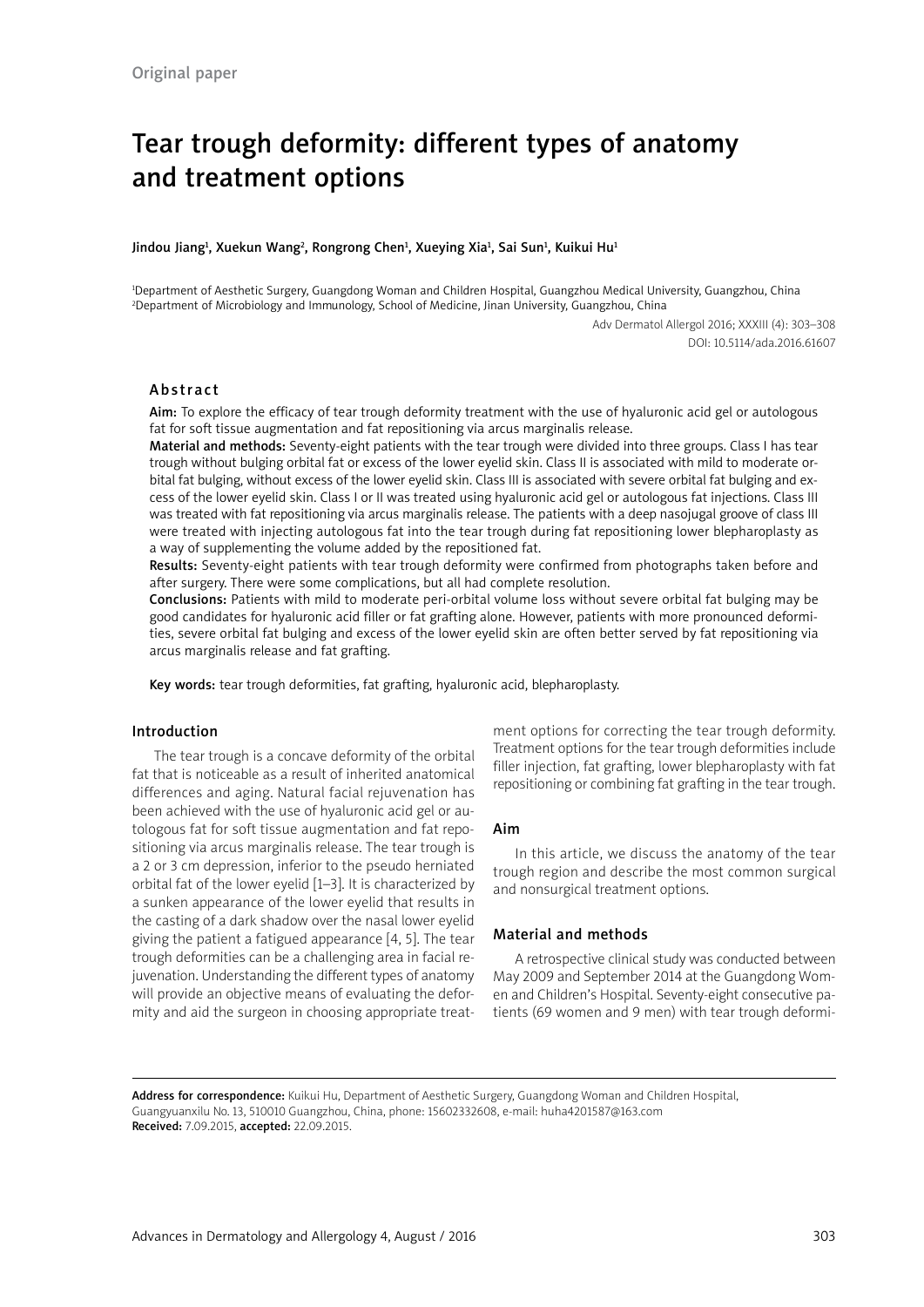ties were included in the study. All patients who agreed to participate signed consent form approved by the Human Subjects Review Board at the Guangdong Woman and Children's Hospital. The patients were between 25 and 62 years old (mean:  $38.26 \pm 10.0$  years). The tear trough anatomy and aging were assessed using details of the physical examination and preoperative photographs. The following 3 variables were used: (1) volume loss, (2) orbital fat herniation, and (3) excess of the lower eyelid skin. Clinically, the tear trough pattern can be categorized into three classes. Class I group has tear trough without bulging orbital fat or excess of the lower eyelid skin. This group includes only tear trough without bulging orbital fat or excess of the lower eyelid skin, mild periorbital volume loss; flatness of mid-face.

Class II tear trough is associated with mild to moderate orbital fat bulging, without excess of the lower eyelid skin. This group includes mild to moderate periorbital volume loss; flatness of midface. Class III has significant periorbital volume loss; patients exhibit severe orbital fat bulging and excess of the lower eyelid skin. Patients present with a full depression circumferentially along the orbital rim medially to laterally.

Ten cases in our series were classified as class I, eighteen cases as class II and fifty cases as class III. Patients of class I or class II were treated using hyaluronic acid gel (18 cases) or autologous fat injections (10 cases). The patients who wish a simple, safe, and reversible nonsurgical procedure received hyaluronic acid gel filler. The hyaluronic acid (HA) gel filler Matrifill (EME China) was used in the injections. The injections were given using a 27-gauge needle. The filler was introduced by a serial technique with the needle advanced at a 90 angle through the skin, dermis, and orbicularis muscle until the needle tip reached the bone through one injection point. The injection was given in a retrograde fashion as the needle was slowly withdrawn. These were given just under the orbital rim, creating three column-shaped hyaluronic acid deposits deep in the orbicularis oculi muscle from 0.2 mm to 0.5 mm. Treated areas were gently massaged immediately after the injection. Approximately 0.2–0.5 ml was injected at a time per side. This technique created a deep scaffolding that could fill the orbital hollow [6, 7].

The patients who wish a long-lasting effect received fat grafting. Fat injections began with careful preoperative marking. We carefully defined the location of the tear trough, lid-cheek junction, and malar mound (if present) in each patient. Fat was harvested with a 20 ml syringe under low suction pressure from the thigh area. The harvested fat was transferred into a stainless steel mesh strainer, washed in saline, and transferred back into the 1 ml syringe via a connector. Using a blunt 0.9 mm and 1.2 mm cannula, multiple criss-crossing tunnels were created along multiple tissue planes and small amounts of fat were deposited deep to the orbicularis muscle along the tear trough as well as within the malar fat pad. If the needle was placed too superficially, visible lumps of fat would will form in the future. Though the specific fat volume injected into each region was not specifically documented in the operative reports, the amount of fat injected into the tear trough unit generally totaled 0.5 to 2 ml of fat and 2 to 5 ml of fat into the malar region on each side [8].

Class III was treated with fat repositioning via arcus marginalis release (release of the orbicularis oculi muscle origin) (50 cases). Evaluating the patient in an animated state was vital for understanding how tissue needs to be rearranged. In an upright position, with the patient in neutral gaze, we marked out and then document each of the three fat compartments. We carefully defined the location of the tear trough, lid-cheek junction in each patient. A high subciliary incision was made through the skin at the lateral extent of the skin markings, and the skin flap was dissected by 4 to 5 mm, after which the skin–muscle flap was elevated. Once the dissection reached the orbital rim, the orbicularis-retaining ligament at the orbital rim was dissected and elevated on the attached to the underlying zygoma caudal to the arcus marginalis periosteum. Dissection was carried out medially and inferiorly over the inferior orbital rim in the preperiosteal plane for a distance of about 10 mm. The septa dividing the lower orbital fat into compartments were divided, allowing the fat to herniate across the entire infraorbital rim. The fat was carefully teased inferiorly and fixed to the periosteum with 5/0 Vicryl interrupted sutures. Lateral canthopexy or canthoplasty was simultaneously performed for elderly patients with weak lower lid tension. The skin was trimmed by 2 to 5 mm, depending on the case, and then sutured [9]. The patients with a deep nasojugal groove of class III were treated with injecting autologous fat into the tear trough during fat repositioning lower blepharoplasty as a way of supplementing the volume added by the repositioned fat (11 cases).

## Results

In the 78 patients, 67 patients were available for 3 months to 5 years' follow-up with 27 patients in class I or class II and 40 patients in class III. Improvements of the tear trough deformity were confirmed from photographs taken before and after surgery. Improvement in the tear trough deformity was achieved in all cases and all the patients were satisfied with the results. The level of postoperative patient satisfaction was assessed by interview and rated as follows: very satisfied, satisfied, acceptable, or not acceptable [10]. In class I or class II, 18 patients were treated using hyaluronic acid gel and 16 cases were available for follow-up (Figure 1). They show 6 months' to 12 months' maintaining time. Twelve patients rated themselves as very satisfied and 4 patients as satisfied. Two patients noticed not only volumetric correction but also improvement of their dark circle. No patients rated their level of satisfaction as acceptable or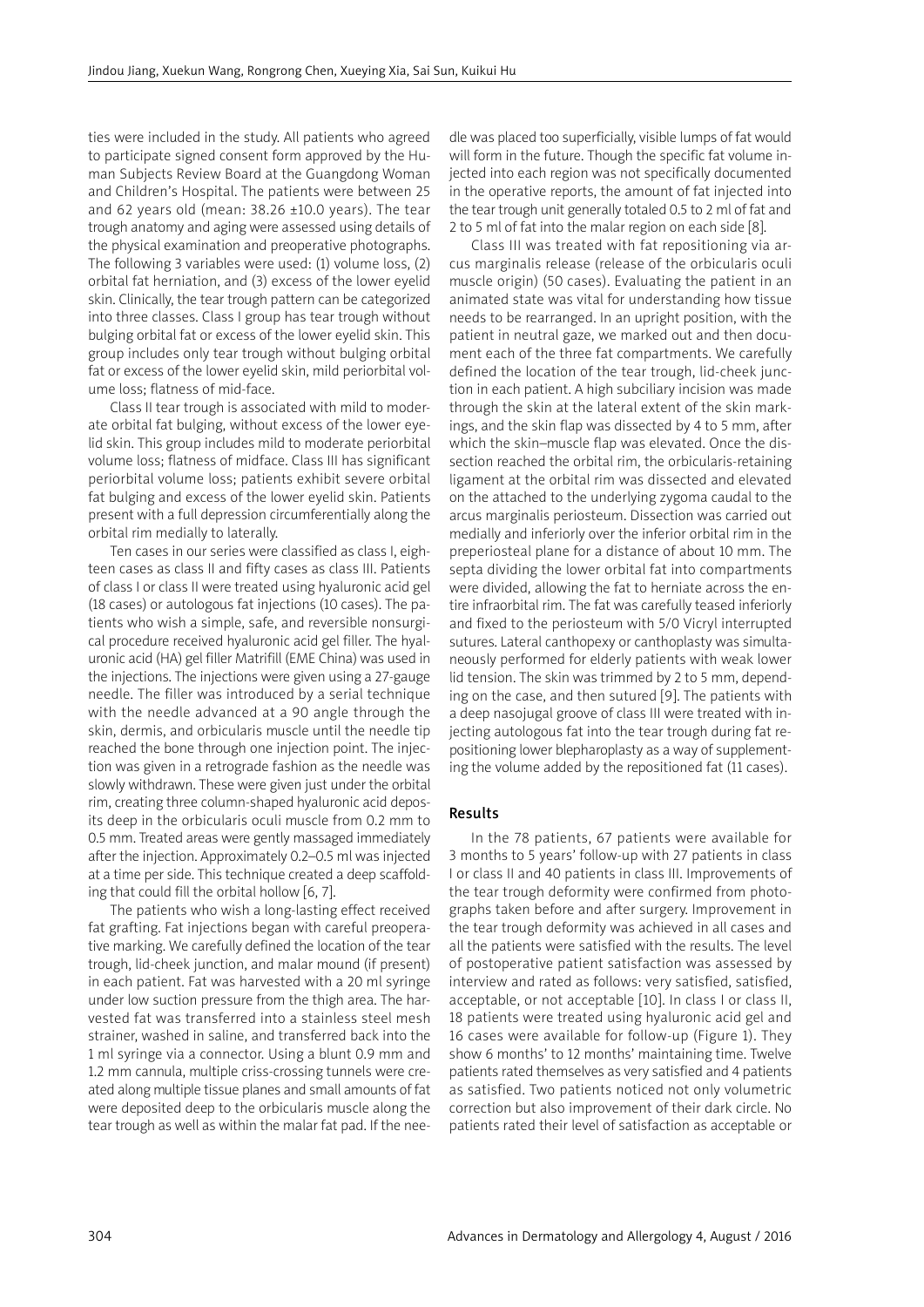not acceptable. Two cases complained about lump after treatment. Hyaluronidase was found to resolve the lump effectively and rapidly after a single injection.

In class I or class II, 10 patients were treated with autologous fat injections and 9 cases were followed up. Three patients rated themselves as very satisfied, 4 patients as satisfied and 2 patients as acceptable. No patients rated their level of satisfaction as not acceptable. Complications included some degree of bruising (1/9), erythema (3/9), local swelling (9/9) and uneven after healing (2/9). It should be noted that swelling in the lower eyelid is expected for 5 or 14 days. In 1 case, long-lasting swelling was related to bruising and did not resolve until the bruise disappeared. Six patients underwent a second maintenance treatment and 2 patients underwent a third maintenance treatment. One case accepted the injection

of hyaluronic acid gel because of fearing of surgery recovery time in the second treatment.

In class III, 40 patients were available for follow-up (Figures 2 and 3). Twenty patients rated themselves as very satisfied, 12 patients as satisfied and 8 patients as acceptable. No patient rated their level of satisfaction as not acceptable. There were two slight under-corrections. There was 1 patient older than 60 years who developed symptomatic lower eyelid malposition and required lateral canthopexies unilaterally and had complete resolution of her problem.

## Discussion

The tear trough is a concave deformity rostral to the orbital fat that is noticeable as a result of inherited ana-





Figure 1.  $A - A$  31-year-old woman in class I tear trough deformity before treatment.  $B -$ Marked improvement after injection of 0.4 ml of hyaluronic acid filler per side



Figure 2.  $A - A$  38-year-old woman in class III tear trough deformity before treatment.  $B - A$ fter treatment with fat repositioning lower blepharoplasty



Figure 3.  $A - A$  55-year-old woman in class III tear trough deformity before treatment.  $B - A$ fter treatment with injecting autologous fat into the tear trough during fat repositioning lower blepharoplasty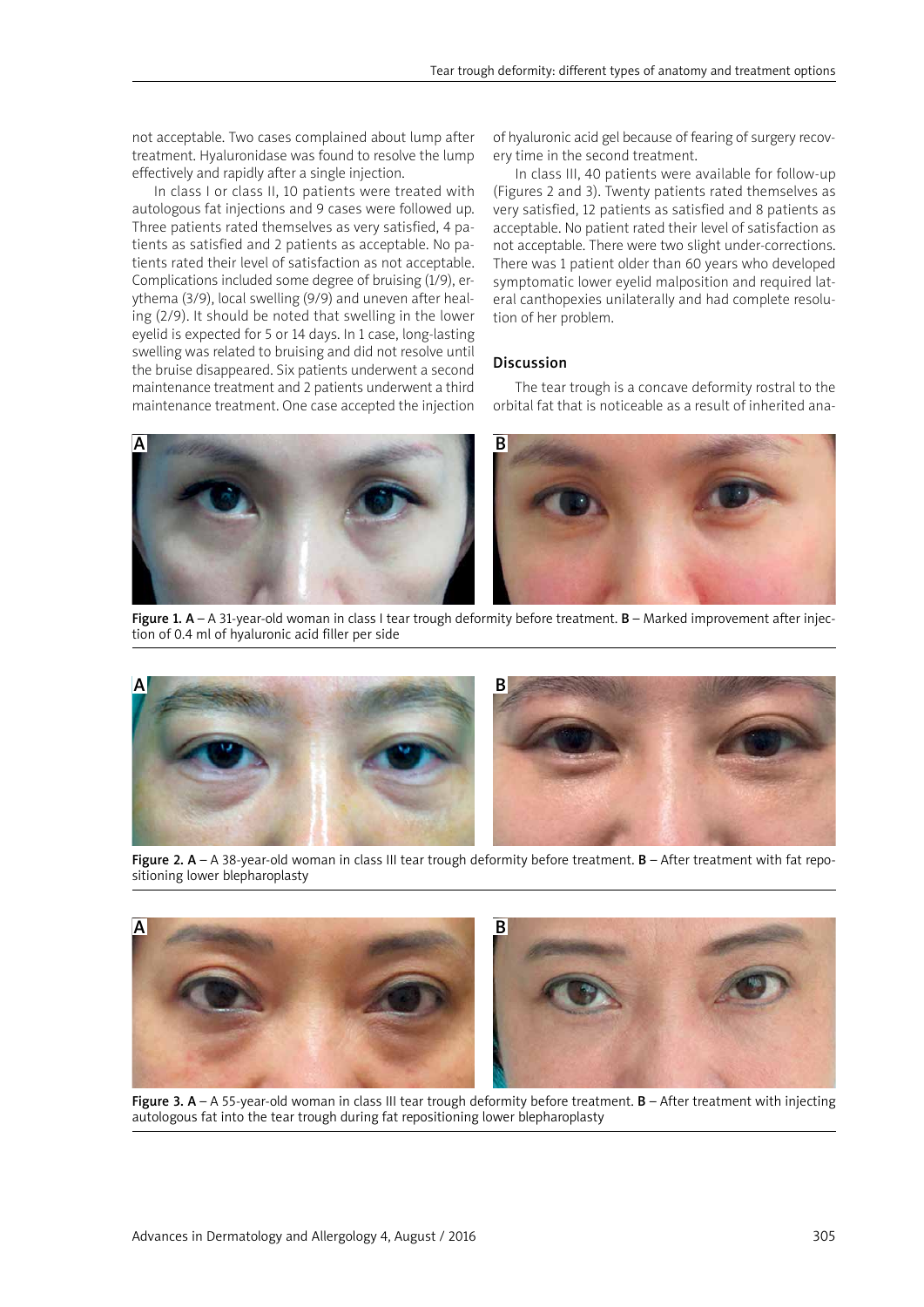tomical differences and aging. It may occur alone being a separate entity or in conjunction with lower eyelid bags [11]. There has been some debate regarding the contributing anatomy of tear trough deformity and the appropriate treatment options. In this article, we discuss the anatomy of the tear trough region and describe the most common surgical and nonsurgical treatment options.

## Anatomy

Numerous theories have been proposed and previously described to explain the orbitomalar sulcus [12–15]. Various anatomic factors were related to tear trough deformities. Several reports have described and illustrated the tear trough deformity as a triangular defect bordered by the orbital portion of the orbicularis oculi (superiorly), the levator labii superioris (laterally), and the levator labii superioris alaeque nasi muscle (medially) [4, 16]. However, results of more recent investigations have contradicted past anatomic descriptions. The position of the tear trough is most accurately described to be within the boundary of the orbicularis muscle [12, 17]. Normal changes in the insertion of the orbicularis muscle, from medial to lateral, have permitted a better understanding of the anatomy and treatment [18]. As a result, the term "tear trough deformity" should be applied to the medial periorbital hollow extending obliquely from the medial canthus to the mid-pupillary line. There is absence of fat tissue from the central and medial fat pads subjacent to the orbicularis oculi muscle in the area below the groove. Volume bone loss of orbital rim seems to predominate in development of nasojugal groove and there is advanced volume loss in the central cheek, the medial cheek, and the malar eminence with aging. The integrity of the septum diminishes with advancing age such that orbital fat bulging leads to the appearance of bags or fullness in the lower eyelid. The tear trough deformity associated with aging has been explained by gravitational descent, such as laxity of the supporting ligaments and descent of the mid-face [19, 20]. The orbicularis retaining ligament creates a V-shaped deformity that correlated with the lid-cheek junction. One of the reasons that aging adds to the deformity of tear trough is attributed to the loose orbicularis retaining ligament [21]. Lambros defined the tear trough as the junction of the thin, pigmented lower lid skin with the thicker cheek skin at the medial canthus to the mid-pupillary line. He found the lid-cheek junction to be stable over time and said that its perceived descent was due to age-related tissue volume changes and not actual movement [22]. The tear trough is often related to underlying bony structure and particularly associated with age-related maxillary hypoplasia [23]. Lower eyelid skin also progressively loses its elasticity and thickness with aging. Other changes in skin such as hyper-pigmentation, and actinic changes also play a role in the tear trough.

## Treatment options

Aging is a dynamic process rather than a linear process and involves interactions between changes in various anatomic structures. Hereditary anatomic variations in these structures and the changes typically observed with aging must be considered in optimizing periocular treatment outcomes. Identifying anatomic problems involved with the tear trough could be able to choose customized surgical plan for each patient. By observing the groove formation mechanism and external performance, tear trough was divided into three groups. These differences are thought to have originated from inner anatomical relationships. Therefore, the goals of rejuvenating tear trough deformities surgery are different among the 3 groups. Volumetric enhancement of the infraorbital rim area or, alternatively, of the deep medial cheek, results in greater improvement of tear trough deformity. Class I and class II were treated using hyaluronic acid gel or autologous fat injection, class III was treated with fat repositioning via arcus marginalis release (release of the orbicularis oculi muscle origin). The patients with a deep nasojugal groove of class III were treated with injecting autologous fat into the tear trough during fat repositioning lower blepharoplasty as a way of supplementing the volume added by the repositioned fat.

Hyaluronic acid fillers are the most commonly used fillers worldwide [24–27]. The method is particularly appealing because it is perceived to be a simple, safe, and reversible nonsurgical procedure. Our study indicates that hyaluronic acid is well adapted for tear trough treatment, given the high satisfaction rate. Of course, there are some disadvantages, e.g. the treatment is not permanent. The superficial method can easily produce skin irregularities. In patients with large fat pads, only moderate improvement is possible with filler treatment, so they are not ideal candidates. Patients with excess skin on lower eyelids would also not experience the benefit that could be obtained with surgery. Some patients with lower eyelid hyperpigmentation (dark circles) may experience improvement in their appearance after the treatment, but this cannot be guaranteed.

The effect of hyaluronic acid fillers is temporary. Transplanted fat yields more-lasting volume enhancement than hyaluronic acid fillers, because some of the injected autologous cells remain viable after injection. In addition, unlike synthetic fillers, autologous fat has the ability to change in structure with the patient's physiologic changes and adverse reactions are extremely uncommon. Fat transplantation has local improvements in skin quality [28–31]. It was not possible to accurately quantify how much fat was injected into the tear trough and malar region, but as a general principle in this technique, 0.5 to 1.5 ml are injected into the tear trough region and 2 to 3 ml in the malar region. Furthermore, it is difficult to assess what percentage of fat remains viable due to its physical properties [32, 33].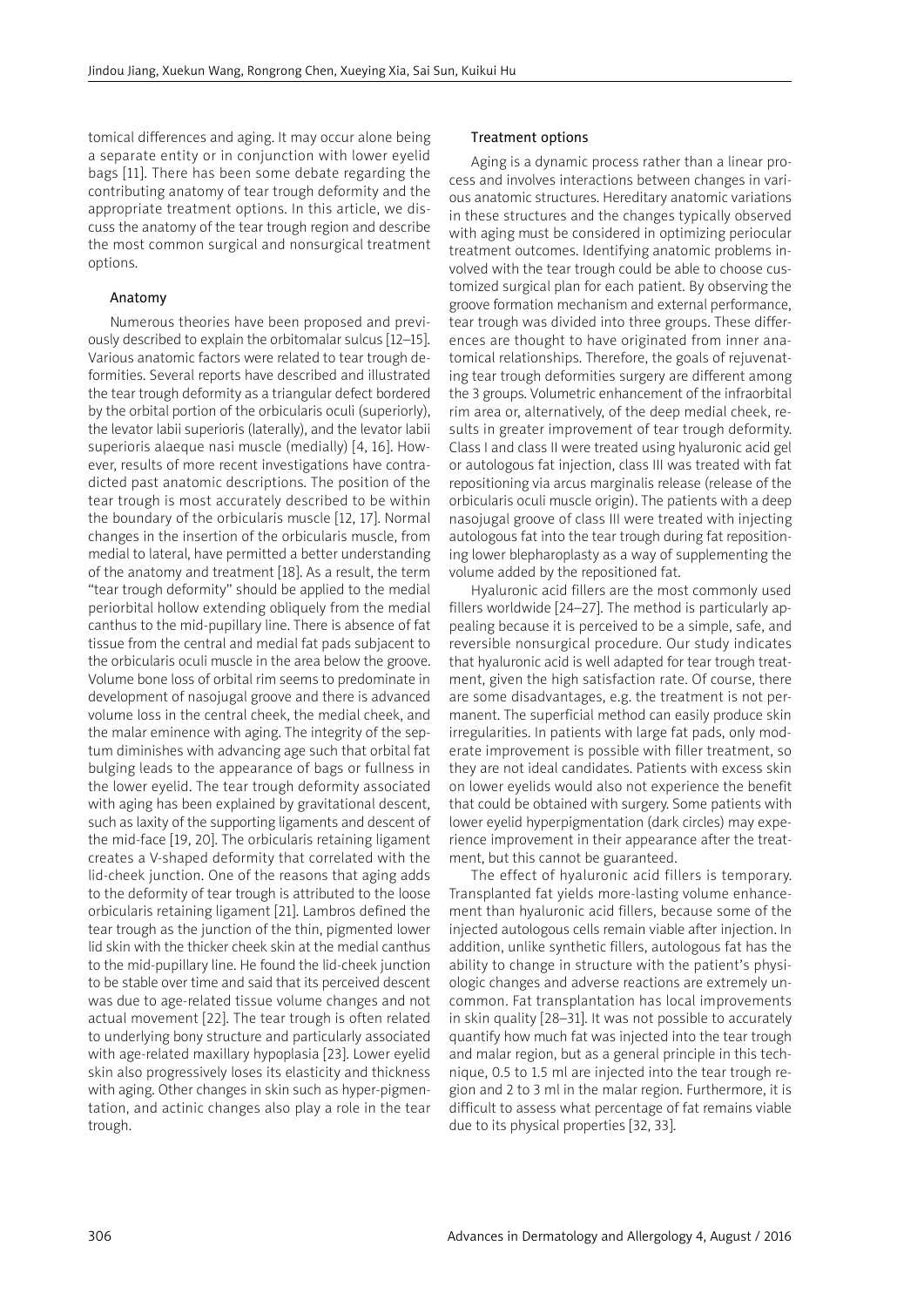The use of autologous fat may offer some advantages when compared with open surgical volume enhancement, it is less invasive than surgery and can be repeated if desired by patients. Furthermore, the volume of injection is customizable for each patient and the source is also readily available with minimal concern of infection. However, the skin and soft tissue overlying the tear trough area are very thin and may result in palpable and visible contour abnormalities if the fat is not precisely placed. Imprecise placement of the fat, especially when injected in isolation into the tear trough region, can also lead to a sausage-shaped deformity. The other disadvantages of fat injection include the need to harvest the fat, unpredictable absorption of the fat, and the need for multiple sessions.

Blepharoplasty was revolutionized by Loeb, who proposed periorbital fat preservation and used this fat to smooth the nasojugal groove [34–36]. Early descriptions of lower lid blepharoplasty focused on removal of tissue, particularly skin and subcutaneous fat [37]. Removal of fat can increase an already hallow appearance, particularly of the superior sulcus, without really rejuvenating the periorbital area. The facial bones in the lower periorbital region also lose volume, contributing to focal deflation and loss of eyelid support in the inferior orbital rim area. Fat repositioning is a good option for patients with adequate orbital fat and a significant tear trough depression [38–40]. However, the tear trough deformity could not be completely resolved with this technique for patients with a deep nasojugal groove. Optimal effacement is limited by the amount of fat available for transposition, the viability of the transposted fat, and a steep learning curve. The authors began to inject autologous fat into this space during fat repositioning lower blepharoplasty as a way of supplementing the volume added by the repositioned fat. In this way, they could more fully treat the tear trough depression than with fat repositioning alone with improved esthetic results. It was believed that there is a synergistic effect between these 2 procedures, which enables successful rejuvenation of the tear trough and the eyelid-cheek junction.

#### Conclusions

Lower eyelid rejuvenation with treatment of the tear trough deformity can be a challenging endeavor. Understanding of the complex factors that contribute to teartrough deformity changes during the aging process may allow for adequate and customized surgery for each patient. Patients with mild to moderate periorbital volume loss without severe orbital fat bulging may be good candidates for HA filler or fat grafting alone. However, patients with more pronounced deformities, severe orbital fat herniation and excess of the lower eyelid skin are often better served by lower blepharoplasty with fat repositioning or combining fat grafting. Esthetically-pleasing results are possible through knowledge of the periorbital anatomy and proper treatment selection.

## Acknowledgments

We thank all participants for very kind volunteering to take part in this study. We also thank Liyan Li and Bifang Zhang for valuable assistance.

# Conflict of interest

The authors declare no conflict of interest.

#### References

- 1. Flowers RS. Tear trough implants for correction of tear trough deformity. Clin Plast Surg 1993; 20: 403-15.
- 2. Loeb R. Fat pad sliding and fat grafting for leveling lid depressions. Clin Plast Surg 1981; 8: 757-76.
- 3. Espinoza GM, Holds JB. Evaluation and treatment of the tear trough deformity in lower blepharoplasty. Semin Plast Surg 2007; 21: 57-64.
- 4. Hirmand H. Anatomy and nonsurgical correction of the tear trough deformity. Plast Reconstr Surg 2010; 125: 699-708.
- 5. Hirsch RJ, Carruthers JD, Carruthers A. Infraorbital hollow treatment by dermal fillers. Dermatol Surg 2007; 33: 1116-9.
- 6. [Berros P](http://www.ncbi.nlm.nih.gov/pubmed/?term=Berros P%5BAuthor%5D&cauthor=true&cauthor_uid=24281639), [Lax L](http://www.ncbi.nlm.nih.gov/pubmed/?term=Lax L%5BAuthor%5D&cauthor=true&cauthor_uid=24281639), [Bétis F.](http://www.ncbi.nlm.nih.gov/pubmed/?term=B%C3%A9tis F%5BAuthor%5D&cauthor=true&cauthor_uid=24281639) Hyalurostructure treatment: superior clinical outcome through a new protocol-a 4-year comparative study of two methods for tear trough treatment. [Plast](http://www.ncbi.nlm.nih.gov/pubmed/24281639)  [Reconstr Surg](http://www.ncbi.nlm.nih.gov/pubmed/24281639) 2013; 132: 924e-31e.
- 7. [De Pasquale A](http://www.ncbi.nlm.nih.gov/pubmed/?term=De Pasquale A%5BAuthor%5D&cauthor=true&cauthor_uid=23620006), [Russa G,](http://www.ncbi.nlm.nih.gov/pubmed/?term=Russa G%5BAuthor%5D&cauthor=true&cauthor_uid=23620006) [Pulvirenti M,](http://www.ncbi.nlm.nih.gov/pubmed/?term=Pulvirenti M%5BAuthor%5D&cauthor=true&cauthor_uid=23620006) [Di Rosa L.](http://www.ncbi.nlm.nih.gov/pubmed/?term=Di Rosa L%5BAuthor%5D&cauthor=true&cauthor_uid=23620006) Hyaluronic acid filler injections for tear-trough deformity: injection technique and high-frequency ultrasound follow-up evaluation. [Aesthetic Plast Surg](http://www.ncbi.nlm.nih.gov/pubmed/?term=Hyaluronic+Acid+Filler+Injections+for+Tear-Trough+Deformity%3A+Injection+Technique+and+High-Frequency+Ultrasound+Follow-up+Evaluation) 2013; 37: 587-91.
- 8. [Willemsen JC](http://www.ncbi.nlm.nih.gov/pubmed/?term=Willemsen JC%5BAuthor%5D&cauthor=true&cauthor_uid=21908808), [Mulder KM](http://www.ncbi.nlm.nih.gov/pubmed/?term=Mulder KM%5BAuthor%5D&cauthor=true&cauthor_uid=21908808), [Stevens HP](http://www.ncbi.nlm.nih.gov/pubmed/?term=Stevens HP%5BAuthor%5D&cauthor=true&cauthor_uid=21908808). Lipofilling with minimal access cranial suspension lifting for enhanced rejuvenation. [Aesthet Surg J](http://www.ncbi.nlm.nih.gov/pubmed/?term=Lipofilling+With+Minimal+Access+Cranial+Suspension+Lifting+for+Enhanced+Rejuvenation) 2011; 31: 759-69.
- 9. [Hidalgo DA](http://www.ncbi.nlm.nih.gov/pubmed/?term=Hidalgo DA%5BAuthor%5D&cauthor=true&cauthor_uid=21200234). An integrated approach to lower blepharoplasty. [Plast Reconstr Surg](http://www.ncbi.nlm.nih.gov/pubmed/21200234/) 2011; 127: 386-95.
- 10. Liao SL, Wei YH. Fat repositioning via supraperiosteal dissection with internal fization for tear trough deformity in an Asian population. Graefes Arch Clin Exp Ophthalmol 2011; 249: 1735-41.
- 11. [Berros P](http://www.ncbi.nlm.nih.gov/pubmed/?term=Berros P%5BAuthor%5D&cauthor=true&cauthor_uid=24281639), [Lax L](http://www.ncbi.nlm.nih.gov/pubmed/?term=Lax L%5BAuthor%5D&cauthor=true&cauthor_uid=24281639), [Bétis F.](http://www.ncbi.nlm.nih.gov/pubmed/?term=B%C3%A9tis F%5BAuthor%5D&cauthor=true&cauthor_uid=24281639) Hyalurostructure treatment: superior clinical outcome through a new protocol – a 4-year comparative study of two methods for tear trough treatment. [Plast Reconstr Surg 2](http://www.ncbi.nlm.nih.gov/pubmed/?term=Hyalurostructure+Treatment%3A+Superior+Clinical+Outcome+through+a+New+Protocol)013; 132: 924e-31e.
- 12. Haddock NT, Saadeh PB, Boutros S, Thorne CH. The tear trough and lid/cheek junction: anatomy and implications for surgical correction. Plast Reconstr Surg 2009; 123: 1332-40.
- 13. Ghavami A, Pessa JE, Janis J, et al. The orbicularis retaining ligament of the medial orbit: closing the circle. Plast Reconstr Surg 2008; 121: 994-1001.
- 14. Rohrich RJ, Arbique GM, Wong C, et al. The anatomy of suborbicularis fat: implications for periorbital rejuvenation. Plast Reconstr Surg 2009; 124: 946-51.
- 15. Mendelson BC, Jacobson SR. Surgical anatomy of the midcheek: facial layers, spaces, and the midcheek segments. Clin Plast Surg 2008; 35: 395-404.
- 16. Codner MA, Wolfli JN, Anzarut A. Primary transcutaneous lower blepharoplasty with routine lateral canthal support: a comprehensive 10-year review. Plast Reconstr Surg 2008; 121: 241-50.